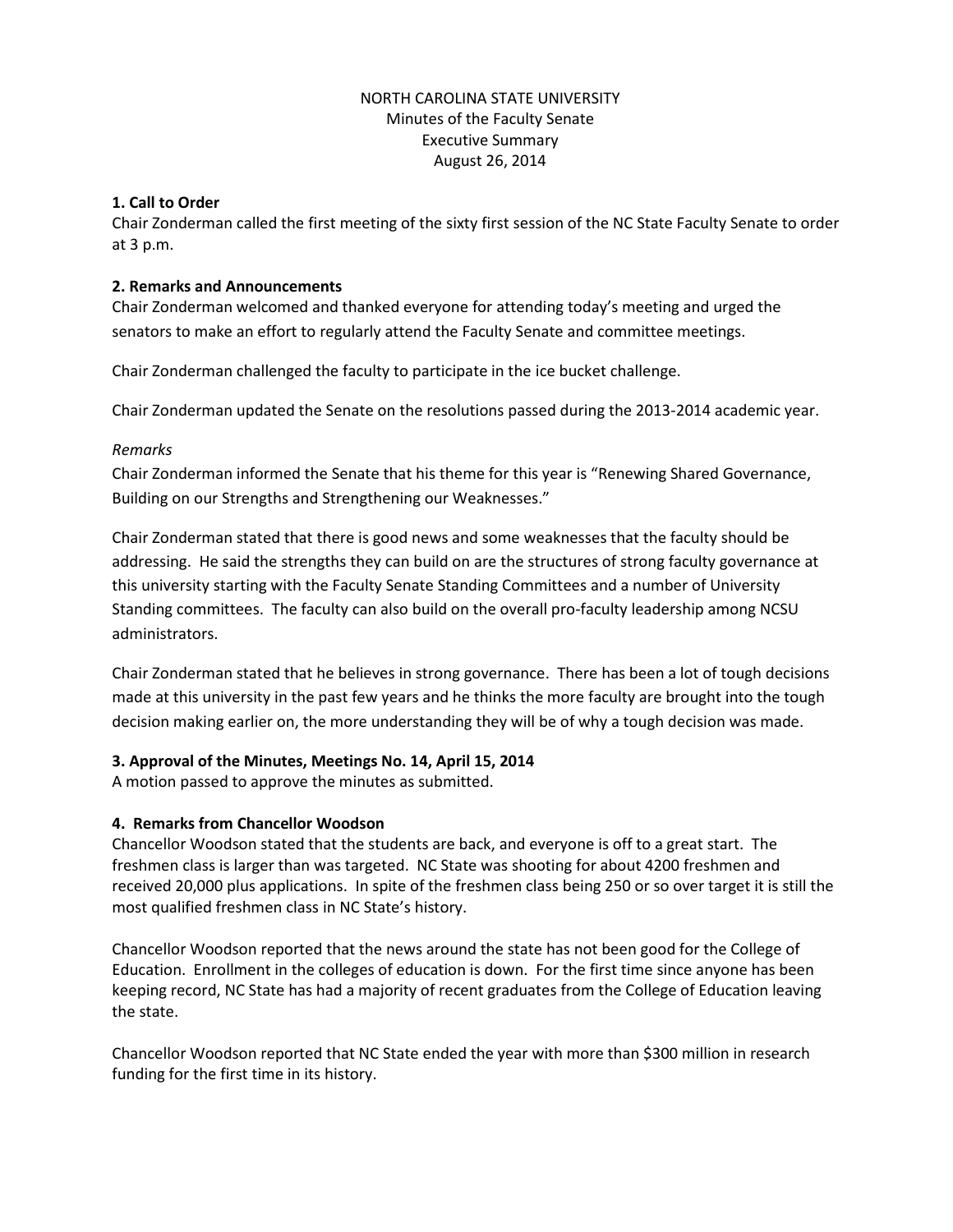## *Budget*

Chancellor Woodson reported that the Legislature recognized the hard work of SPA employees. The state provided a \$1000 across the board pay raise to all SPA employees, not inclusive of benefits, so almost \$1000 to the paycheck. He commended the IT and HR departments for working tirelessly to get the raise entered into the system so that the employees would realize it in their first fiscal year paycheck.

Chancellor Woodson stated that the bad news is the General Assembly chose not to do the same for EPA and faculty. The good news is that they gave complete flexibility by removing all restrictions on using state appropriations or tuition receipts toward faculty or EPA salary.

Chancellor Woodson stated that they are going to do everything possible to give raises to EPA nonfaculty and faculty this year. They are planning to give the \$1000 across the board for all EPA employees and in addition to that they are going to provide department heads and deans additional flexibility in the neighborhood of 2% to address the growing market, equity, and merit issues that five out of the last six years of no raises have created.

Chancellor Woodson stated that when the budget passed they essentially rolled over the management flexibility cut from last year and added about \$2.5 million to it, which at NC State it is about \$10 million budget cut. He stated that NC State has a budget cut this year regardless of the raises, so they are working hard on how to manage that.

Chancellor Woodson reported that the Legislature also provided 5 days of bankable special bonus leave. They also provided some one time funding for game changing research and some funding to provide instate tuition vouchers for returning military veterans that have been deployed from and returning to and discharged from the state of North Carolina but not holding citizenship in this state.

The Legislature provided \$30 million for building, repairs, and renovations for all of state government.

The state came through with the matching commitment for the next generation power electronic grant from the Department of Energy, so there will be \$2 million coming as matching funds for that grant over the next five years.

Chancellor Woodson stated that they approved the project to renovate Reynolds Coliseum, which is all privately funded.

Chancellor Woodson reported that the TSERS vesting requirements have been dropped back to 5 years and has been retroactive to all hires after August 1, 2011.

## **5. Discussion of Issues for 2014-2015 Faculty Senate**

Chair Zonderman stated that a ballot was formed by the Executive Committee; they looked at a number of items that were either held over from last year or arose over the summer. The list was narrowed down to nine issues. The Senators were asked to rank the issues 1-4 to help give the Senate some guidance on issues to address this academic year. The ranked list of issues will be presented and discussed at the next meeting.

## **6. Adjourn**

A motion passed to adjourn the meeting at 4:21 p.m.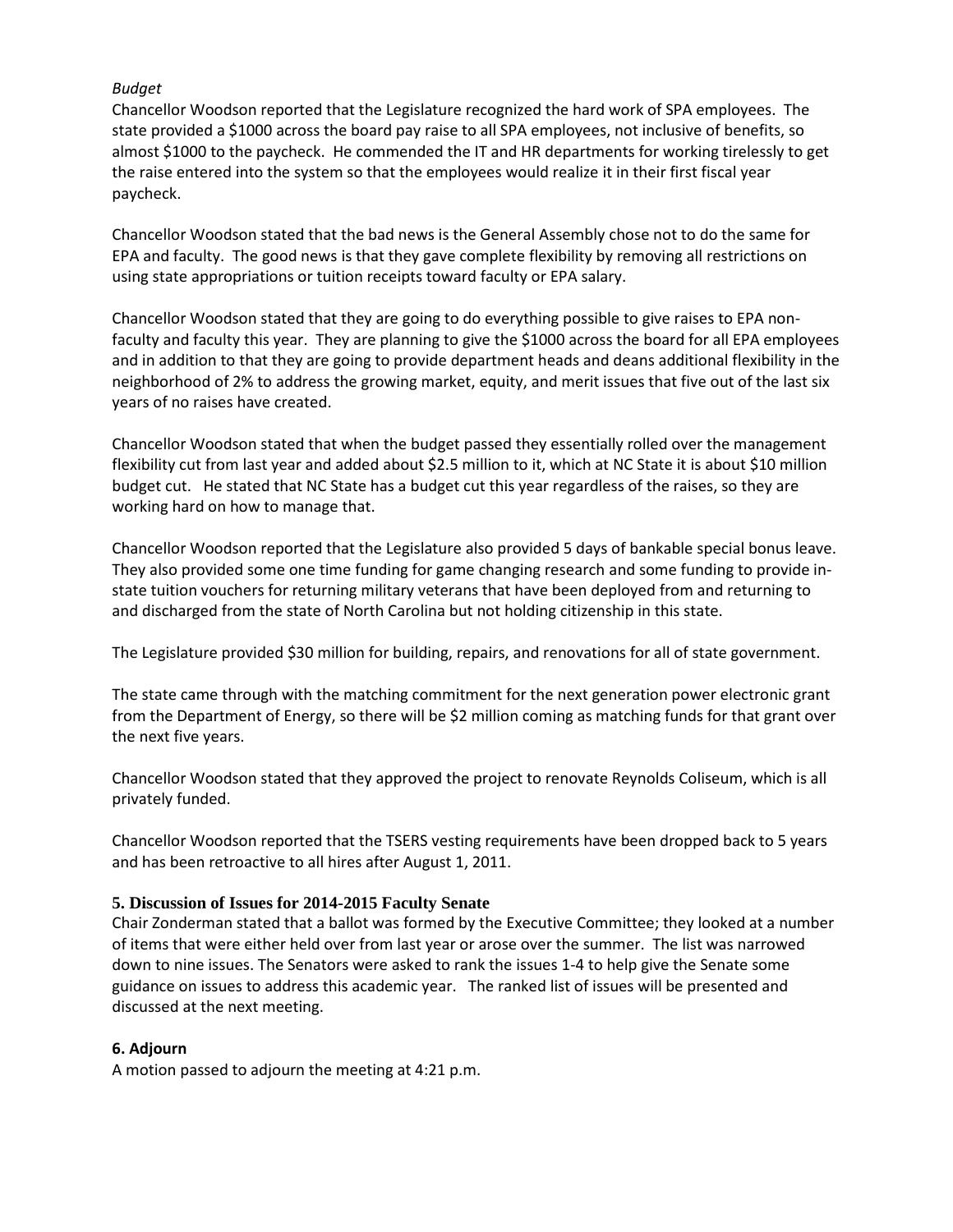## NORTH CAROLINA STATE UNIVERSITY Minutes of the Faculty Senate August 26, 2014

# Regular Meeting No. 1 of the 61st<sup>th</sup> Session: Faculty Senate Chambers **August 26, 2014 Present:** Chair Zonderman, Secretary Daley, Chair- Elect Moore, Parliamentarian Fath; Senators Aday, Allaire, Ash, Auerbach, Banks, Barlett, Baumer, Bernhard, Bird, Borden, Brady, Bullock, Byrnes, Cubbage, Davidian, Devetsikiotis, Edwards, Fleisher, Fuentes, Gunter, Heitmann, Holden, Krause, Levy, Lunardi, Moore, Nfah-Abbenyi, Orcutt, Scearce, Smith, Sotillo, Spontak, Steer, Williams

**Excused:** Provost Arden,

**Absent:** Senator Laffitte

G**uests:** Chancellor Woodson, P.J. Teal, Chancellor's Office; Kevin Howell, Chancellor's Office; Sarah Stone, Chancellor's Office; Duane Larick, Provost Office; Brian Sischo, Vice Chancellor, Advancement; Marcia Gumpertz, OIED; David H., Communication; Eileen Goldgeier, General Counsel; Betsy Brown, Vice Provost for Faculty Affairs

## **1. Call to Order**

Chair Zonderman called the first meeting of the sixty first session of the NC State Faculty Senate to order at 3 p.m.

Chair Zonderman welcomed and thanked everyone for coming and urged the senators to make an effort to attend the Faculty Senate and committee meetings.

Chair Zonderman challenged the faculty to participate in the ice bucket challenge. He reminded everyone of the Chancellor's picnic at 5:30 p.m. today.

Chair Zonderman updated the Senate on the resolutions passed during the 2013-2014 academic year. He reported that five resolutions were passed and three did not require actions. The two others that required action were:

1) Resolution on Transfer of Tuition Waivers for Dependents of Faculty and staff, which will have to go through the General Administration.

2) Resolution on the Requirement for Proper Notifications for Falsified Results. Vice Chancellor Lomax reported that the entire policy is going to go through a full review through the University Research Committee this year and the Faculty Senate will be included on that revision.

# *Remarks from the Chair*

Chair Zonderman informed the Senate that his theme for this year is "Renewing Shared Governance, Building on our Strengths and Strengthening our Weaknesses."

Chair Zonderman stated that there is good news and some weaknesses that the faculty should be addressing. The strengths they can build on are the structures of strong faculty governance at this university starting with the Faculty Senate Standing Committees and a number of University Standing committees. Strength also includes attending the Faculty Assembly and meeting colleagues from other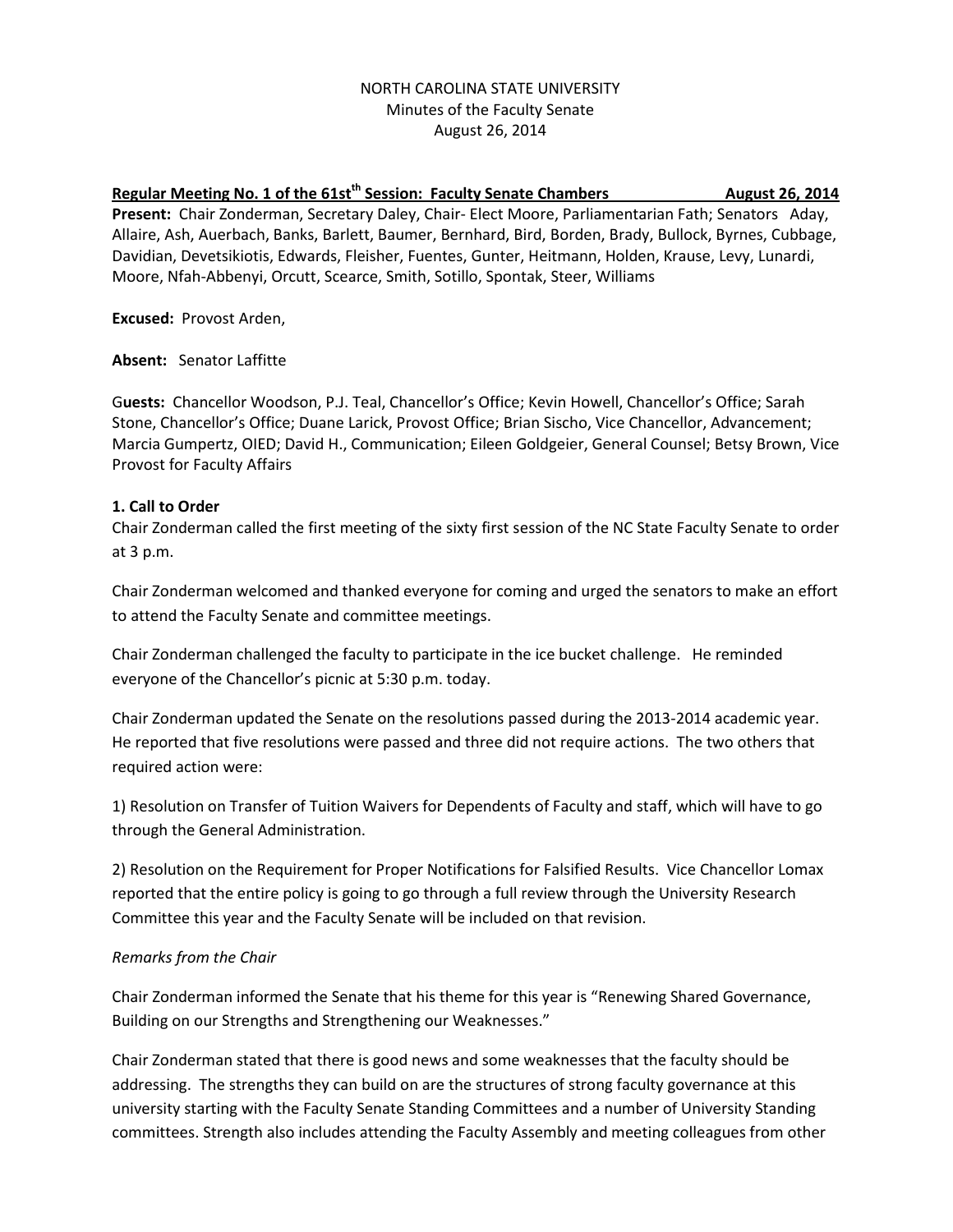UNC System campuses. You will find that there are some good places and some not so good places, and it is not just financial, but also governance issues, most of that we do not have here.

The second thing to build on is that we have overall pro-faculty leadership on this campus. We don't always agree with everything, but this is, as we know, a leadership that is committed to growing the tenure line faculty on this campus.

What are the challenges we face? There are two. One is simply the nature of this place. We are a large university, we have a complex bureaucracy. The bottom line is that very often big decisions have to be made and sometimes made quite quickly because of limited time from General Administration or from the Legislature. That does lead to top down decision making. Our goal as the Faculty Senate is to inject ourselves into that decision-making as much as possible and that means the faculty needs to be part of the decision making. That leads to how we can get more people engaged in governance. There are several reasons why we struggle, especially now. One is low faculty morale and that has been due largely to the budget decisions made at the Legislature.

Secondly is the reward structure. The few rewards that we get here are mainly tied to research and to some extent teaching. We (Provost and Chair Zonderman) have had conversations about this and one of my goals will be to try to push toward some sort of reward structure for governance leadership.

Chair Zonderman stated that the final thing that the Faculty Senate fights against is the notion that governance doesn't mean anything and this is the one we can fight the most immediately. There are two crucial reasons why we want the most healthy governance system we can have. The tougher the problem and the more minds from a broader range looking at it, the greater chance we have of trying to find the solution.

Chair Zonderman thinks the more faculty are brought into the tough decision making earlier on the more you are going to at least get faculty understanding why a tough decision was made and accepting it more.

# **3. Approval of the Minutes, Meetings No. 14, April 15, 2014**

A motion passed to approve the minutes as submitted.

# **4. Remarks from Chancellor Woodson**

Chancellor Woodson gave an overview of the budget.

Chancellor Woodson stated that the students are back and everyone is off to a great start. We have a larger freshmen class than we had targeted. We were shooting for about 4200 freshmen and received 20,000 plus applications. The quality of the applications continues to be strong at NC State. Our models for admissions need to be addressed because we have more people saying yes to the offer of admissions. While that is good, it taxes our capacity to provide for them. Our total enrollment is just north of 34,000 students. In spite of the freshmen class being 250 or so over target, it is still the most qualified freshmen in NC State's history.

Chancellor Woodson stated that there are some areas of concern. The news around the state has not been good for the Colleges of Education. Enrollment in the colleges of education is down. At NC State it is about 50% year over year. For the first time since anyone has been keeping record NC State has had a majority of recent graduates from the College of Education leaving the state.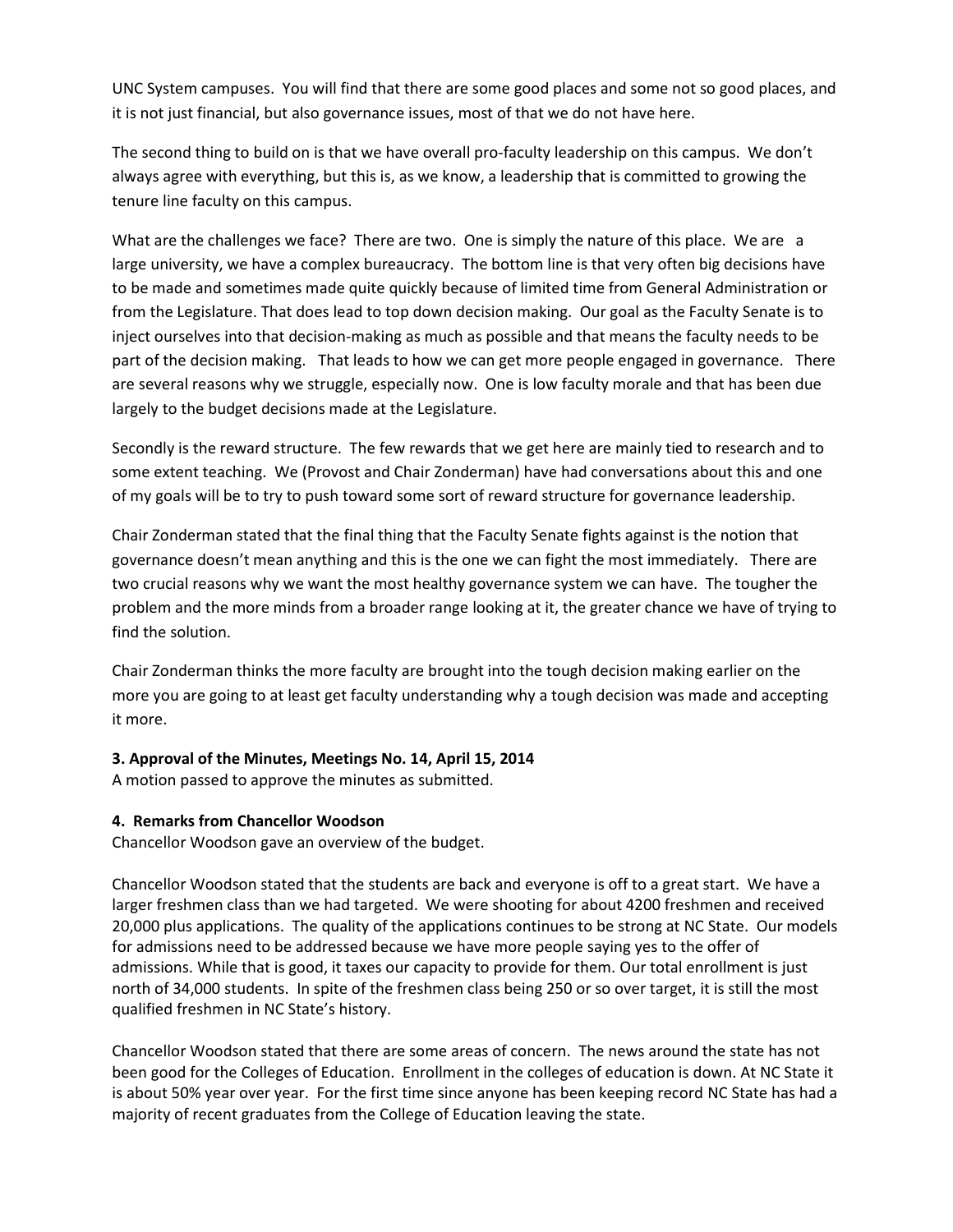Chancellor Woodson pointed out that UNCG at Greensboro is a very large teacher education preparation university, so when they are down 50% in that college it is significant. They lost almost \$2 million in enrollment funding this year because of the downturn in enrollment.

Chancellor Woodson reported that NC State ended the year at a record in research with more than \$300 million in research funding for the first time in its history. Every area of research was up and we also surpassed \$1.3 billion in grant submissions. Industry funding was the most dramatic, it is up more than 20 percent and it came in at almost \$36 million. Our development team across the university has done a terrific job hitting almost \$190 million. Just two years ago we were at a record of \$110 million in annual gifts and commitments and the last two years we have come close to \$200 million. Our endowment at the end of the fiscal year was close to \$900 million and just four years ago it was at \$436 million, so almost \$150 million of that growth is new dollars that is coming into the endowment.

Chancellor Woodson reported that NC State has a budget.

The Legislature did recognize the hard work of SPA employees. The state provided \$1000 across the board pay raise to all SPA employees, not inclusive of benefits, so almost \$1000 to the paycheck. He commended the IT and HR departments for working tirelessly to get this entered into the system so that the employees would realize the increase in their first fiscal year paycheck.

Chancellor Woodson stated that the bad news is that General Assembly chose not to do that for EPA non-faculty and faculty. The good news is that they gave us complete flexibility by removing all restrictions on using state appropriations or tuition receipts toward faculty or EPA salary. They have given us the luxury of a policy that allows us to give raises without the appropriated money. Hence, pay raises will need to be funded from internal reallocations. They did give us \$5 million for the entire UNC System which translates to \$854,000 for the academic budget code of NC State University where a 1% raise requires about \$6 million.

Chancellor Woodson stated that they are going to do everything possible to give raises to EPA nonfaculty and faculty this year. They are planning to give the \$1000 raise across the board for all EPA employees and in addition to that they are going to provide department heads and deans additional flexibility in the neighborhood of 2% to address the growing market, equity and merit issues that five out of the last six years of no raises have created.

Chancellor Woodson stated that there will be forthcoming rules and regulations sent to the units and the raises will be retroactive to July  $1<sup>st</sup>$ . Nothing will happen until the Board of Governors acts on the budget in their September meeting, but they will issue guidance across the university in the coming weeks. There will be raises and they will be based on performance and they will be based on market and equity issues that have risen in recent years. However they will be limited by the budget restrictions that we have.

Chancellor Woodson said there is nothing more important to him and the leaders across campus than getting back to the business of rewarding the talent here at NC State.

Chancellor Woodson commented on the overall budget.

Chancellor Woodson stated that when the budget passed they essentially rolled over the management flexibility cut from last year and added about \$2.5 million to it, which at NC State is about a \$10 million budget cut. He said that we have a budget cut this year regardless of the raises, so we are working hard on how to manage that. We hope to be able to manage most of It centrally, at least on the academic budget line, but we are still working through the numbers. The colleges and the units will participate in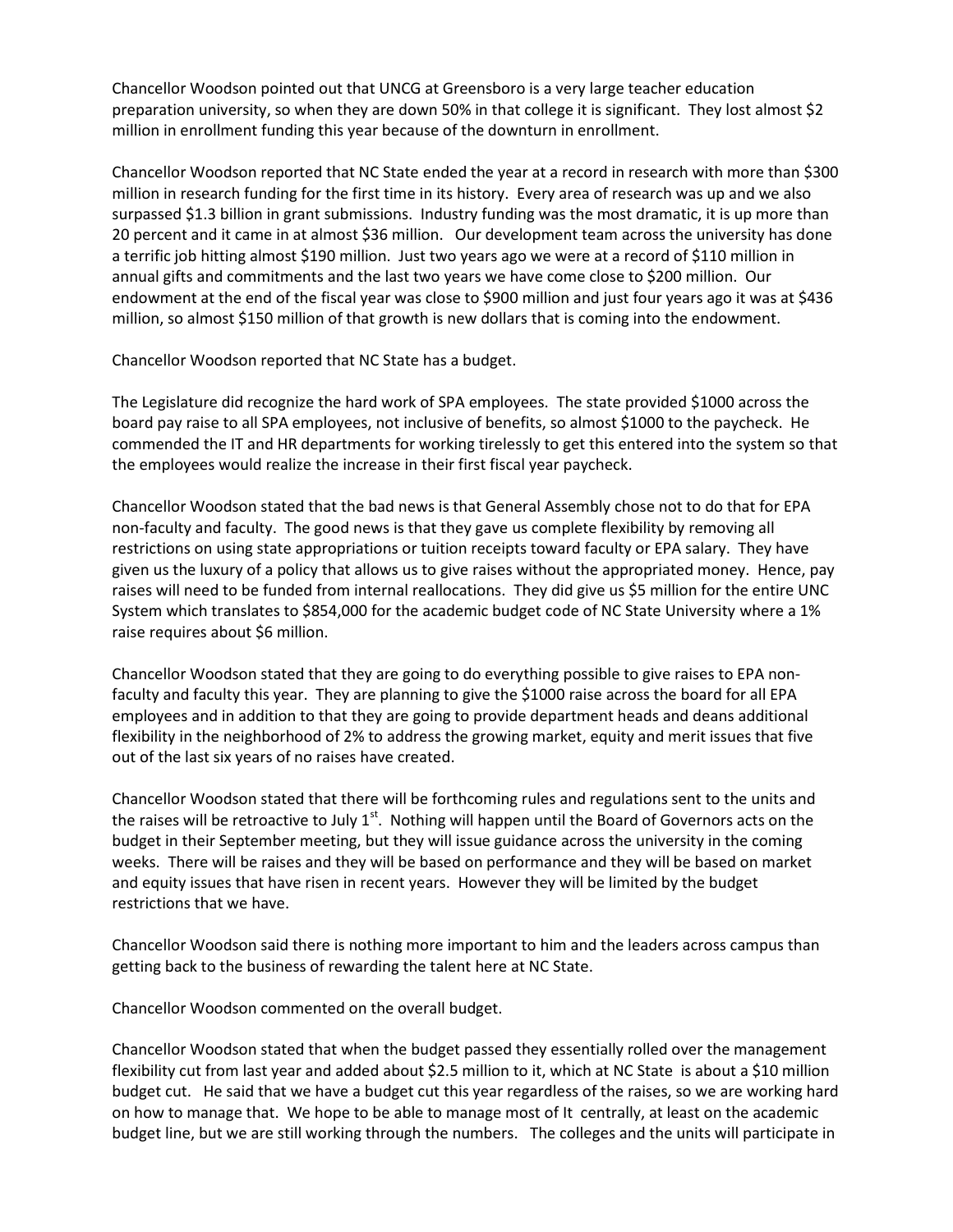the pain, but primarily they will participate in giving their own people raises, so their funds will stay in the departments, but it will be in people's salaries.

Chancellor Woodson stated that the Legislature also provided 5 days of bankable special bonus leave. They also provided some one time funding for game changing research. The state also provided some funding to provide in state tuition vouchers for returning military veterans that have been deployed from and returning to and discharged from the state of North Carolina but not holding citizenship in this state.

The Legislature provided \$30 million for building, repairs, and renovations for all of state government. NC State's deferred maintenance is about \$600 million. When it all trickles down NC State will get about \$2.5 million.

The state came through with the matching commitment for the next generation power electronic grant from the Department of Energy, so there will be \$2 million coming as matching funds for that grant over the next five years.

Chancellor Woodson reported that the Legislature approved the project to renovate Reynolds Coliseum, which is all privately funded.

Chancellor Woodson stated that Centennial campus is developing into its original vision which is to be a campus where people can live, work, and play. More people are starting to live on campus so there are going to be more condominiums built. There are currently 300 new apartments occupied by employees that work on Centennial Campus; the next part of the vision of Centennial is a Town Center, restaurants, bars, dry cleaners, the kind of amenities people need in an urban environment. To do that we needed to get a special exemption to allow private enterprises to sell alcohol and that has been done.

Chancellor Woodson stated that the Legislature realized the problem they created a few years ago when they increased the TSERS vesting requirements to 10 years. The Legislature has dropped vesting back to 5 years and it is retroactive to all hires after August 1, 2011, which is critical for a lot of our SPA's.

#### *Questions and Answers*

#### *When you talked about the market, equity, and merit raises, where is that money coming from?*

Chancellor Woodson responded that it has to come from somewhere. We have a \$10 million budget cut to deal with and then we want to give raises. We are likely going to try to absorb as much of the official budget cut as we can centrally and then ask the units to participate in some ratio with central on the raises. The dominant side of the ratio will be departments and units. The details are still being worked through.

*Senator stated that he has talked with some department heads that are expressing the view that we have suffered these budget cuts in our own department, we have gotten rid of half dozen teaching assistant positions and if we take more money from the department to "give it to the faculty" we are going to have to let more positions go, so is this a good thing to do*?

Chancellor Woodson stated that the Provost and a committee have been working the last year on a new budget process for NC State. The bottom line is we are going to have some reallocations at this university and we are going to do it in a transparent and equitable way through another new budget allocation process where budgets are more tied to tangible deliverables, student enrollment, grants and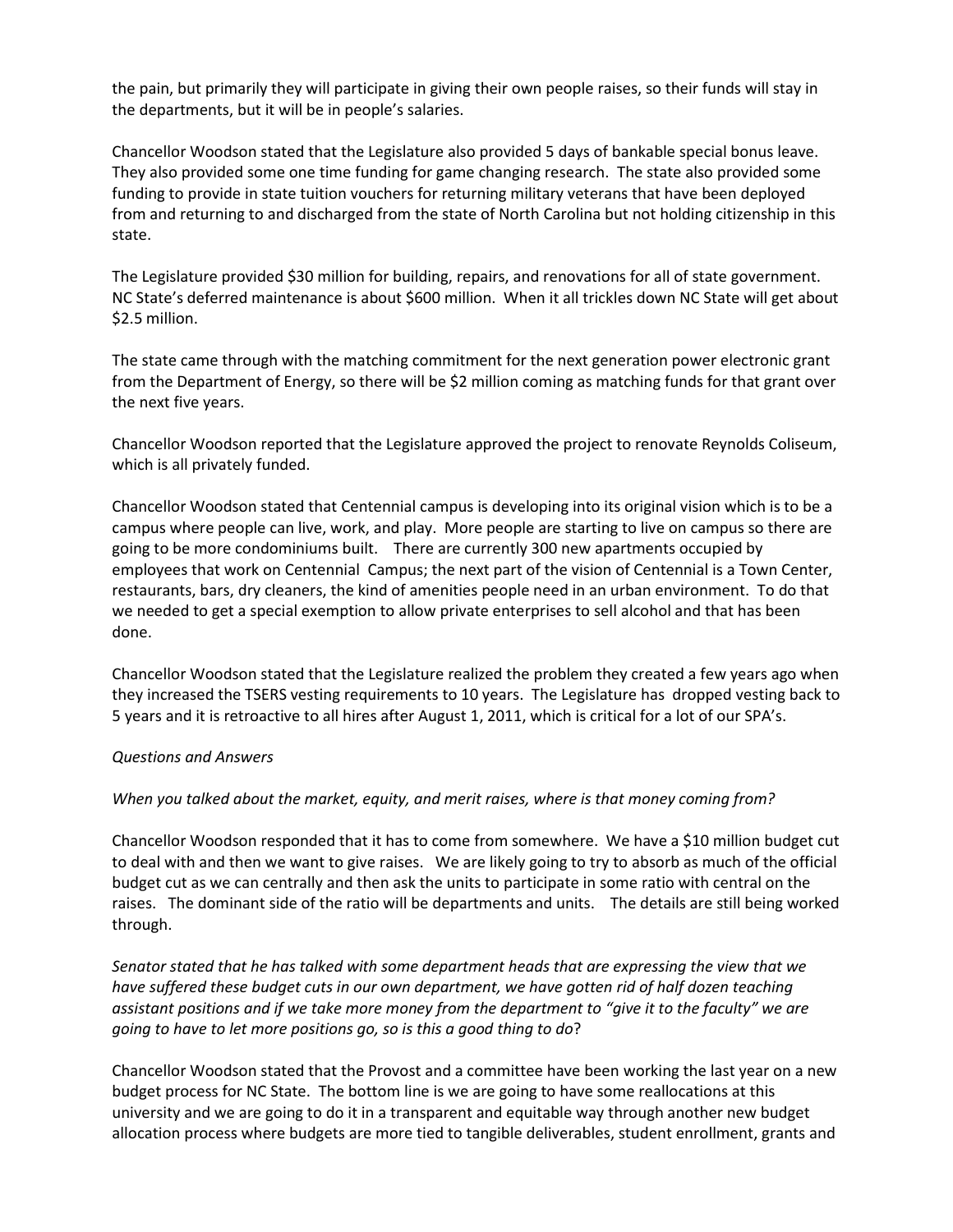contracts, etc., and so yes every department is going to struggle with this, but the retention of our faculty has gotten off the chart in terms of the number of counter offers. We are losing people and it's not just faculty. In the last year we have lost almost every auditor that we have had at this university, because they can go to MET Life and make \$25, 000 more. So, it is true that there can be some changes in the overall priorities of departments, but retaining the best people has got to be the top priority.

*Were you able to hang on to the out of state tuition waiver for scholarships?*

Chancellor responded yes, that the argument for that is simple.

*In the Chronicle they have a listing of all the university systems and if you look across all the states most of them are reinvesting in higher education. North Carolina stuck out like a sore thumb because they are still minus 3.2 percent. Do you get the sense that this message is getting through, that it is almost an embarrassment?*

Kevin Howell responded that, that is the message the Chancellor talks about every time he goes down to the Legislature. We are very fortunate that the Chancellor is going down talking to members of the General Assembly leadership and a lot of items that the Chancellor was talking about like the \$2 million are because of him making that case. They are listening to him and the challenge that we have is with all the other universities and with General Administration, but we work very well with the leadership of the House and Senate.

Chancellor Woodson stated that the reality is you have to look at Florida, for example, they ended the year with a \$14 billion surplus. What the General Assembly is going to have to come to terms with is the challenge associated with the tax restructuring and the revenue in a state that is still growing as dramatically as we are. We are going to have to come to an agreement with the General Assembly about how Higher Education is funded in the state, because historically it has been funded predominantly by the state and still is, compared to South Carolina, Virginia, and all the states around us. The only exception is Florida. We still get a large portion of our budget from the state, so if they are going to hold us to the principal of low tuition on the one hand and cut our budget from the state on the other we are going to continue to have a problem.

#### *What is your sense of the UNC System?*

Chancellor Woodson stated that the reality is that after this year NC State will have the highest appropriation of any university in the state. Carolina took a huge budget cut this year and part of it was because the General Assembly required them to charge their out of state students an astronomical amount and then cut that from their budget. However, the reality is that UNC will lose some of its out of state students because of that.

Chancellor Woodson stated that he thinks because we operate as a system we have been better supported in the state than we would have been had we not been a system. We have benefitted more by being part of the system politically because we are advocating for our education collectively.

*Speaking of raises, during a different time, the faculty chose to forego their raises and the money was diverted to the libraries. Okay we are going to get raises but we are going to RIF you over here , what if we are in that position, that there is no other place to get that money other than to eliminate tech positions?*

Chancellor Woodson stated that most universities do this every year because most universities don't wait on the state to give them money for raises. They figure it out in their budget and that is what we